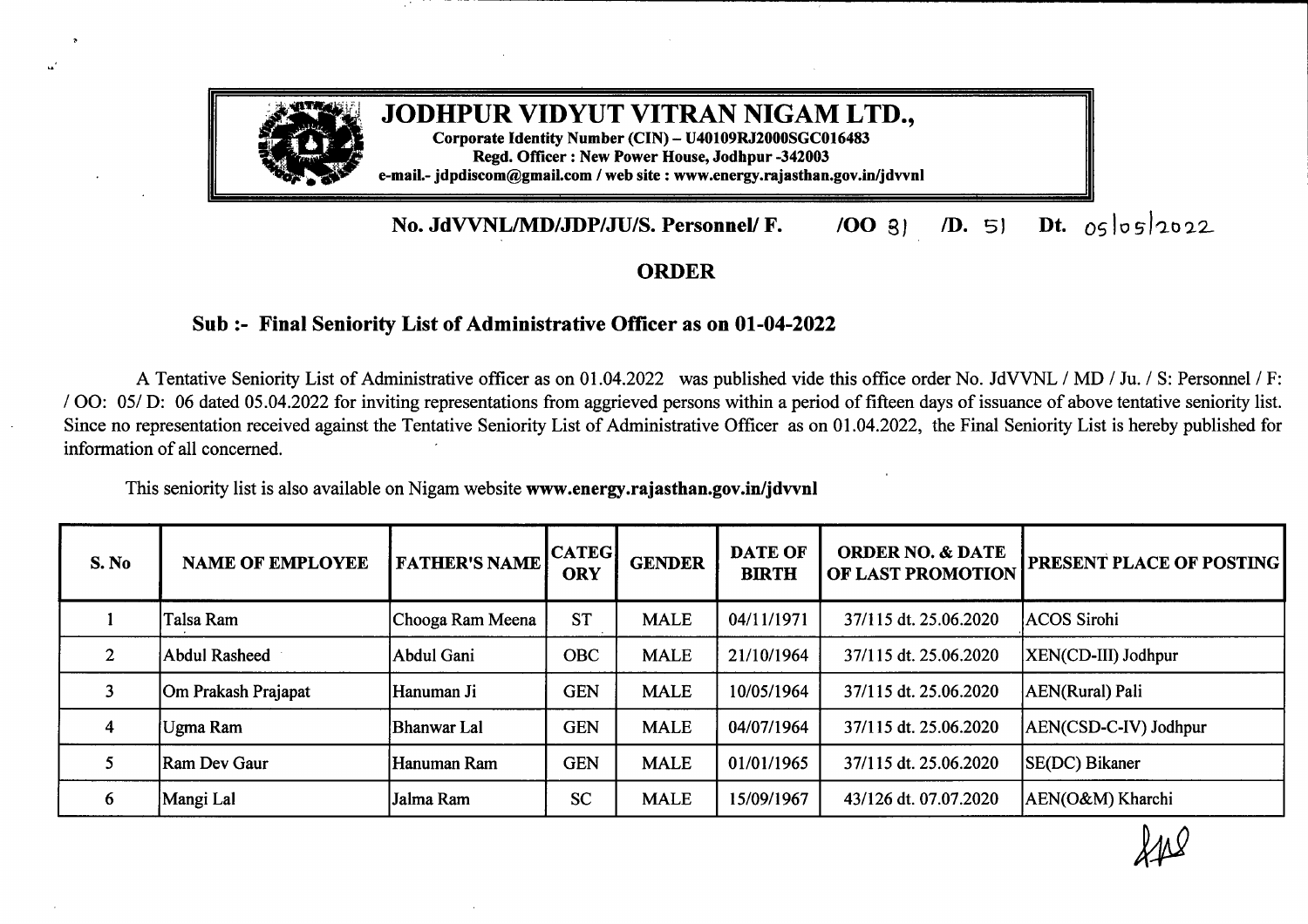| S. No | <b>NAME OF EMPLOYEE</b> | <b>FATHER'S NAME</b> | <b>CATEG</b><br><b>ORY</b> | <b>GENDER</b> | <b>DATE OF</b><br><b>BIRTH</b> | <b>ORDER NO. &amp; DATE</b><br>OF LAST PROMOTION | <b>PRESENT PLACE OF POSTING</b> |
|-------|-------------------------|----------------------|----------------------------|---------------|--------------------------------|--------------------------------------------------|---------------------------------|
| 7     | Deva Ram                | Bhura Ram            | <b>SC</b>                  | <b>MALE</b>   | 12/12/1968                     | 43/126 dt. 07.07.2020                            | AEN(O&M) Bilara                 |
| 8     | Madan Gopal Rajpurohit  | Jagnath Rajpurohit   | <b>GEN</b>                 | <b>MALE</b>   | 06/08/1965                     | 81/195 dt. 04.11.2020                            | XEN(M&P) Bikaner                |
| 9     | Mohan Lal               | Khimaji Kumar        | <b>OBC</b>                 | <b>MALE</b>   | 31/10/1962                     | 84/201 dt. 11.11.2020                            | XEN(O&M) Sirohi                 |
| 10    | Rajesh Kumar Mathur     | Dev Raj Mathur       | <b>GEN</b>                 | <b>MALE</b>   | 07/05/1964                     | 126/283 dt. 10.03.2021                           | AO(O&M) Sirohi                  |
| 11    | Subhash Chander         | Preetam Singh        | <b>GEN</b>                 | <b>MALE</b>   | 02/12/1962                     | 39/120 dt. 26.07.2021                            | <b>AEN(Rural)</b> Suratgarh     |
| 12    | Sohan Singh             | Udai Singh           | <b>GEN</b>                 | <b>MALE</b>   | 16/01/1964                     | 39/120 dt. 26.07.2021                            | AEN(O&M)Ranawas                 |
| 13    | Satya Pal Lamba         | <b>Bhal Singh</b>    | <b>OBC</b>                 | <b>MALE</b>   | 15/05/1962                     | 39/120 dt. 26.07.2021                            | AEN(O&M) Bhadra                 |
| 14    | Devendra Kumar          | Shiv Narayan         | <b>GEN</b>                 | <b>MALE</b>   | 02/09/1962                     | 39/120 dt. 26.07.2021                            | AEN(O&M) Balotra                |
| 15    | Rameshwar Changani      | Jog Raj              | <b>GEN</b>                 | <b>MALE</b>   | 07/07/1962                     | 49/149 dt. 28.09.2021                            | AEN(City) Pholadi               |

**By Order**

Secretary (Admn.) **JdWNL, Jodhpur**

Copy to the following for information and necessary action:

1. The Chief Engineer/Addl. Chief Engineer ( ), JdVVNL,

- 2. The Chief Controller of Accounts, JdVVNL, Jodhpur
- 
- 3. The Zonal Chief Engineer ( ), JdVVNL, 4. The Chief Accounts Officer (
- 5. The Joint Director (Corporate Affairs)-cum-Company Secretary, Jodhpur Discom, Jodhpur.
- 6. The Addi. Superintendent of Police (Vig.) JdVVNL, Jodhpur.
- 7. The TA to Managing Director, JdVVNL, Jodhpur/ Jaipur.